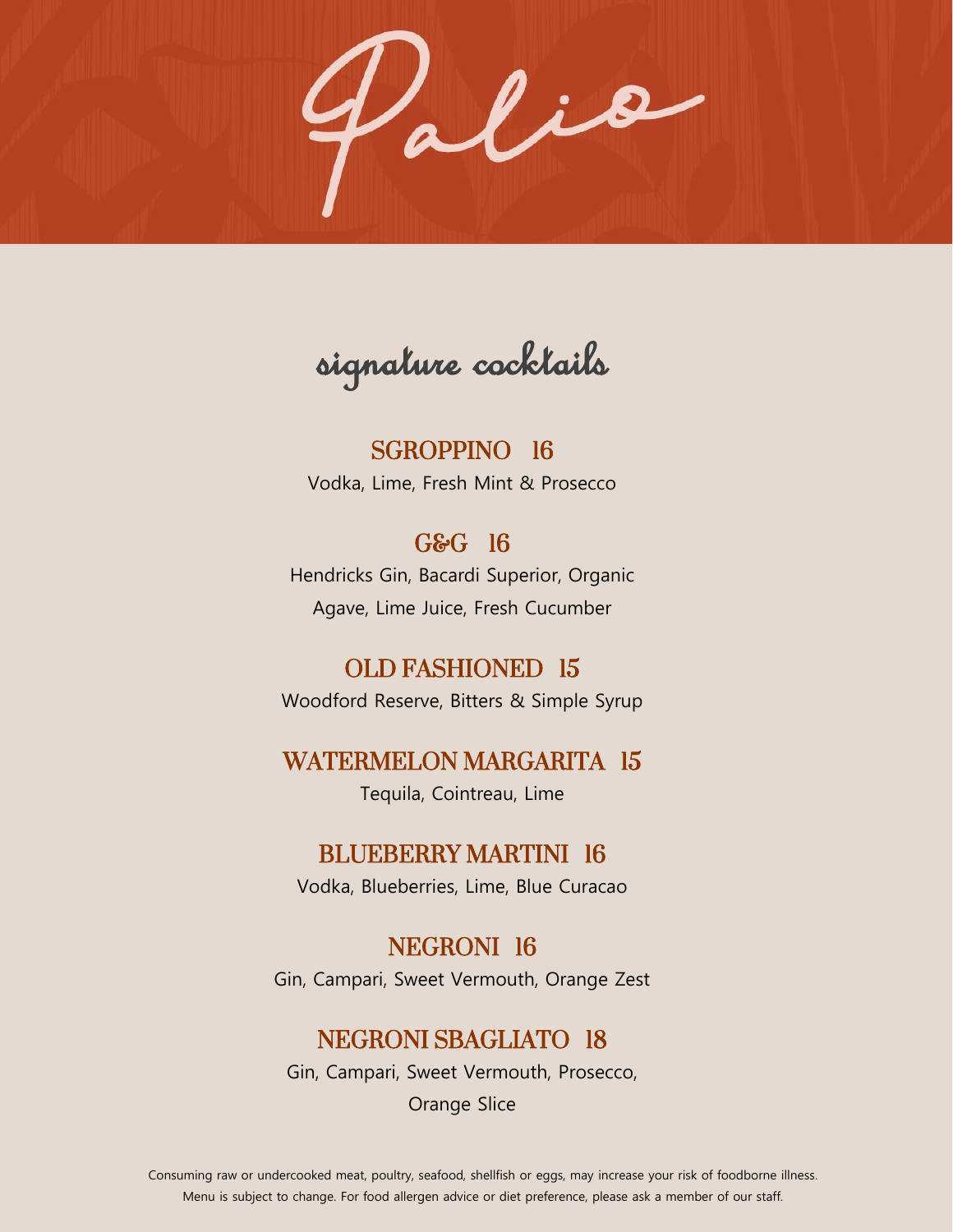Palia

antipasti

# BURRATA SALAD<sup>®</sup> <sup>18</sup>

Arugula Pesto, Pickled Heirloom Tomatoes, Pistachio Crumble

### CEASAR SALAD 15

Crisp Romaine Lettuce, Classic Caesar Dressing, Parmigiano Reggiano, Focaccia Croutons & Boquerones

# ROASTED BEET TARTARE **OG** 17

Goat Cheese, Granny Smith Apple, Avocado Gelato, Ají Mango

# TUNA TARTARE <sup>G</sup> 21

Peppadew Aioli, Scallions, Pickled Relish, Avocado Puree, Shallot, Crispy Rice

### TENDERLOIN CARPACCIO 24

Tarragon Cream, Truffle Rocket Salad, Parmigiano Reggiano, Focaccia Toast

antipasti caldo

#### CALAMARI FRITTI 17

Lime Aioli, Lemon Pepper Dredge, Espelette

## POLPETTE <sup>0</sup> 18

Homestyle Meatballs, Amatriciana Sauce, Fontina, Focaccia Toast

# SHRIMP SCAMPI<sup>G</sup> 19

Pinot Grigio, Garlic, Lemon Butter Sauce, Chili Flakes

Consuming raw or undercooked meat, poultry, seafood, shellfish or eggs, may increase your risk of foodborne illness. Menu is subject to change. For food allergen advice or diet preference, please ask a member of our staff.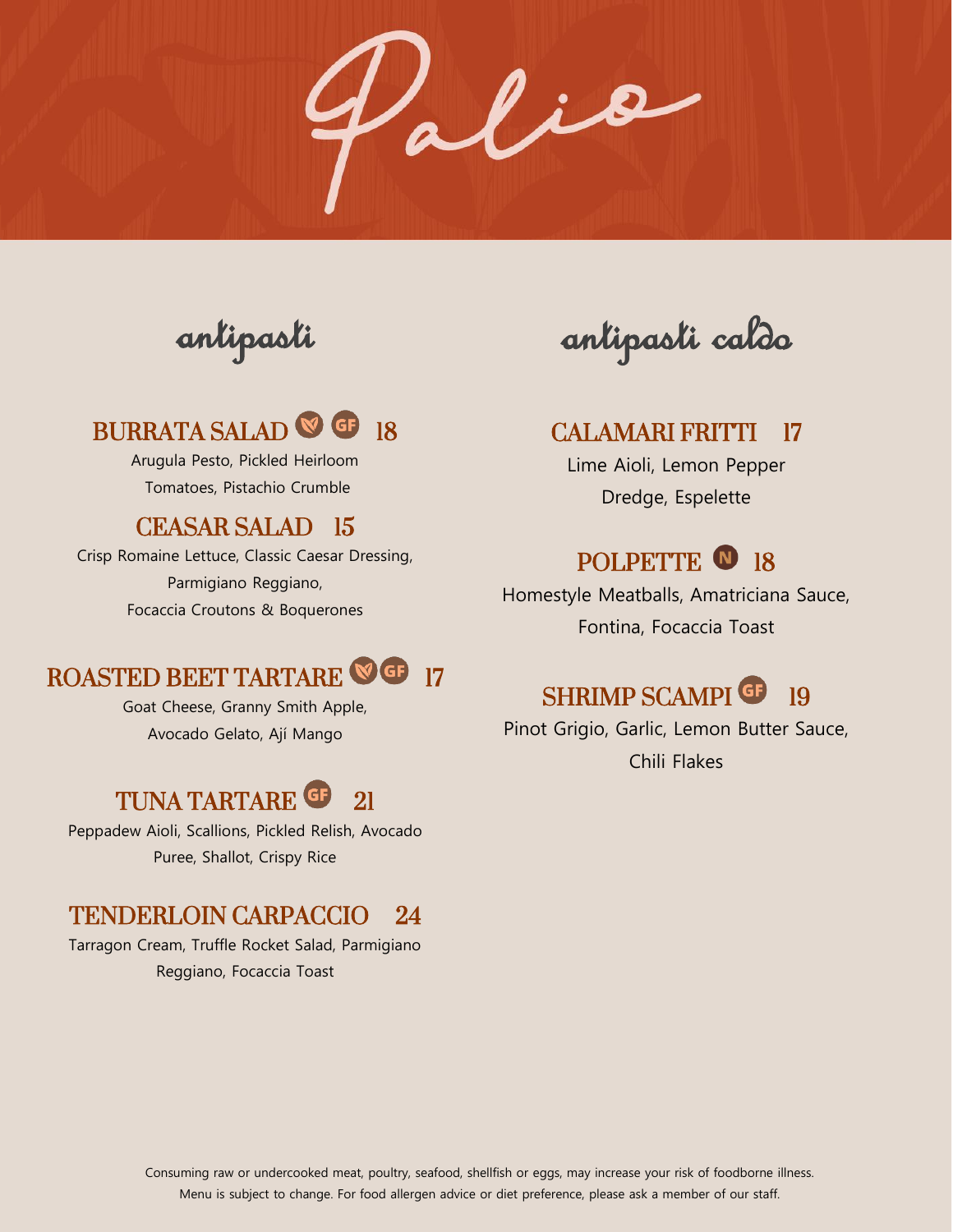alio

pasta & risotto

DAILY RISOTTO (MP) Chef's Preparation

# PORCINI E PUNTE DI FILETTO **G**<sup>28</sup>

Porcini & Terderloin Tips Risotto, Taleggio, Truffle, Basilico, Parmigiano Reggiano, Pancetta

### LINGUINE A LA VONGOLE 27

Linguine Pasta, Clams, White Wine, Garlic Confit, Cherry Tomatoes, Chili Flakes

### FETTUCINE PESCATORE 65

Fettucine Pasta, Half Lobster Tail, Clams, Scallops, Mussels, Shrimp, Chili Flakes Choice of: White Wine Sauce or Pomodoro

### PENNE AL PESTO DI POLLO 24

Penne Pasta, Creamy Pesto, Organic Chicken Breast, Cherry Tomatoes, Parmigiano Reggiano

# GLUTEN FREE MAFALDINE **SG** 21

Roasted Eggplant, Arrabiata Sauce, Capers, Basilico

## SPAGHETTI POMODORO 19

Fresh Pomodoro Sauce, Basilico, Parmigiano Reggiano, Fresh Mozzarella

frutti di mare

## PAN SEARED HALIBUT GF 41 Chorizo Fagioli



Pepper Gremolata, Roasted Vegetables, Lemon Garlic Beurre Blanc

CATCH OF THE DAY (MP)

Chef's Preparation

# WILD CAUGHT LOCAL LOBSTER (MP)

Chef's Preparation

Consuming raw or undercooked meat, poultry, seafood, shellfish or eggs, may increase your risk of foodborne illness. Menu is subject to change. For food allergen advice or diet preference, please ask a member of our staff.